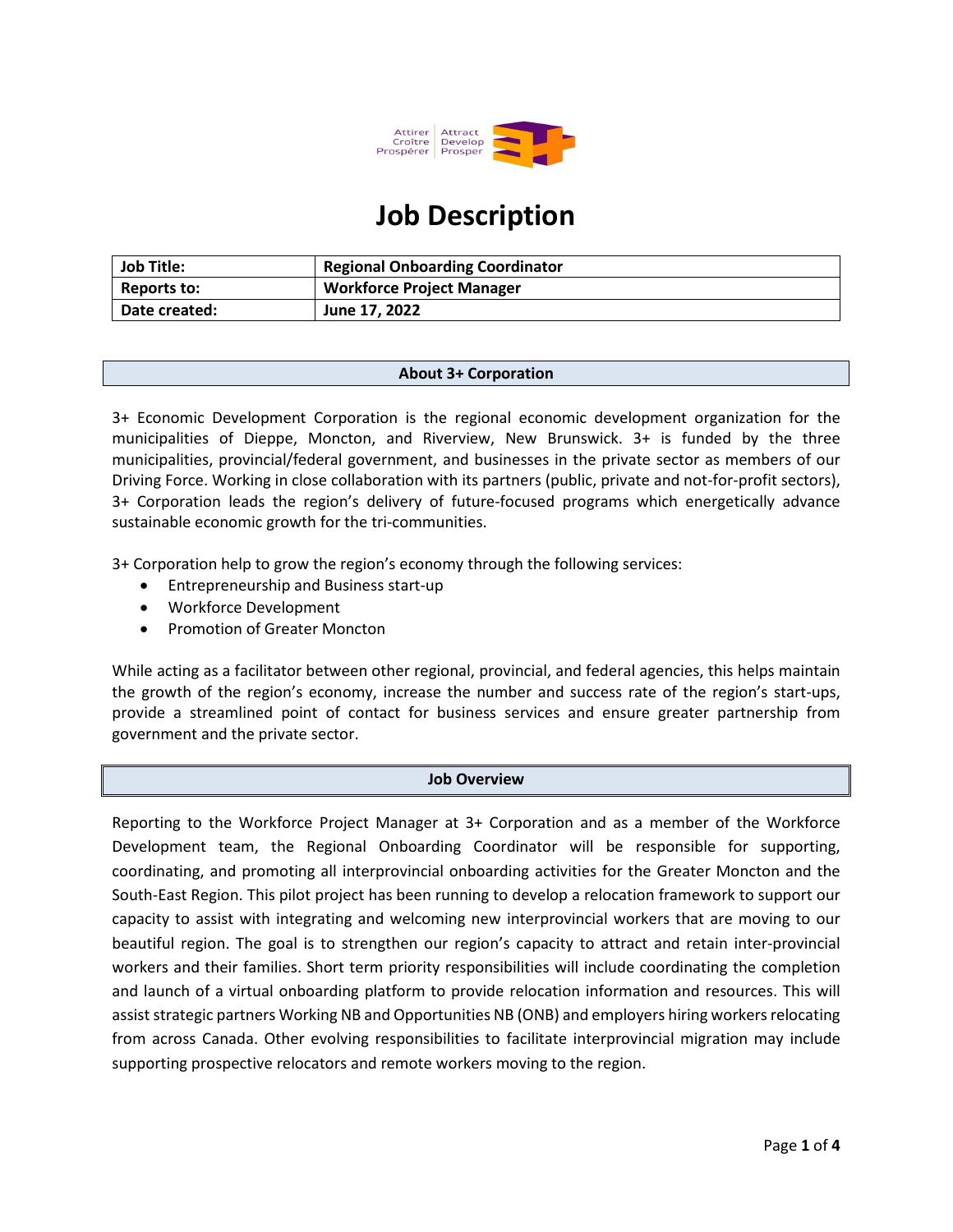The Southeast Labour Market Partnership (SLMP) provides strategic direction, guidance, leadership and support for the implementation and monitoring of the Greater Moncton Regional Workforce Development Strategy 2019-2024 (which includes Kent, Westmorland, and Albert County. In addition, this role will support the Southeast Labour Market Partnership (SLMP) in Attraction initiatives related to the promotion of our region such as national relocation and recruitment campaigns and other strategic initiatives as identified.

# **RESPONSIBILITIES AND DUTIES**

- Develop and document processes that support the pilot project;
- Work in close collaboration with employers, municipalities, governments, and strategic stakeholders to develop and implement the regional relocation service framework for new interprovincial workers;
- Complete the creation of the virtual onboarding platform with support from consultants and project team;
	- o Update the virtual onboarding platform;
	- o Launch the virtual onboarding platform;
	- o Promote the virtual onboarding platform;
- Research, document and formally establish and promote regional support measures to assist inter-provincial workers and families with deciding to move, when arriving and with settling in the region;
	- $\circ$  Develop processes and checklists and tools to assist in the relocation of new workers in the region;
	- $\circ$  Develop an onboarding tool kit based on the virtual onboarding platform and presentations on the services available to workers relocating;
	- $\circ$  Coordinate information, exploratory visits, and orientation sessions in the region;
- Establish and implement data tracking and evaluation mechanisms for reporting purposes;
	- o Prepare and present reports and files as well as make recommendations to the appropriate authorities;
- Establish a strong network with community stakeholders to forge ties with employers that hire interprovincial employees relocating within the region;
	- o Collaborate with relevant partners and stakeholders within the region;
	- $\circ$  Coordinate and participate in committees related to relocation service framework;
- Carry out other related assigned duties.

## **MINIMUM REQUIREMENTS**

#### **Education**

• Post-secondary degree in a related field or equivalent experience.

## **Experience**

- Minimum three (3) years experience managing a community project that had a positive, measurable impact;
- Previous experience in customer service in a corporate setting;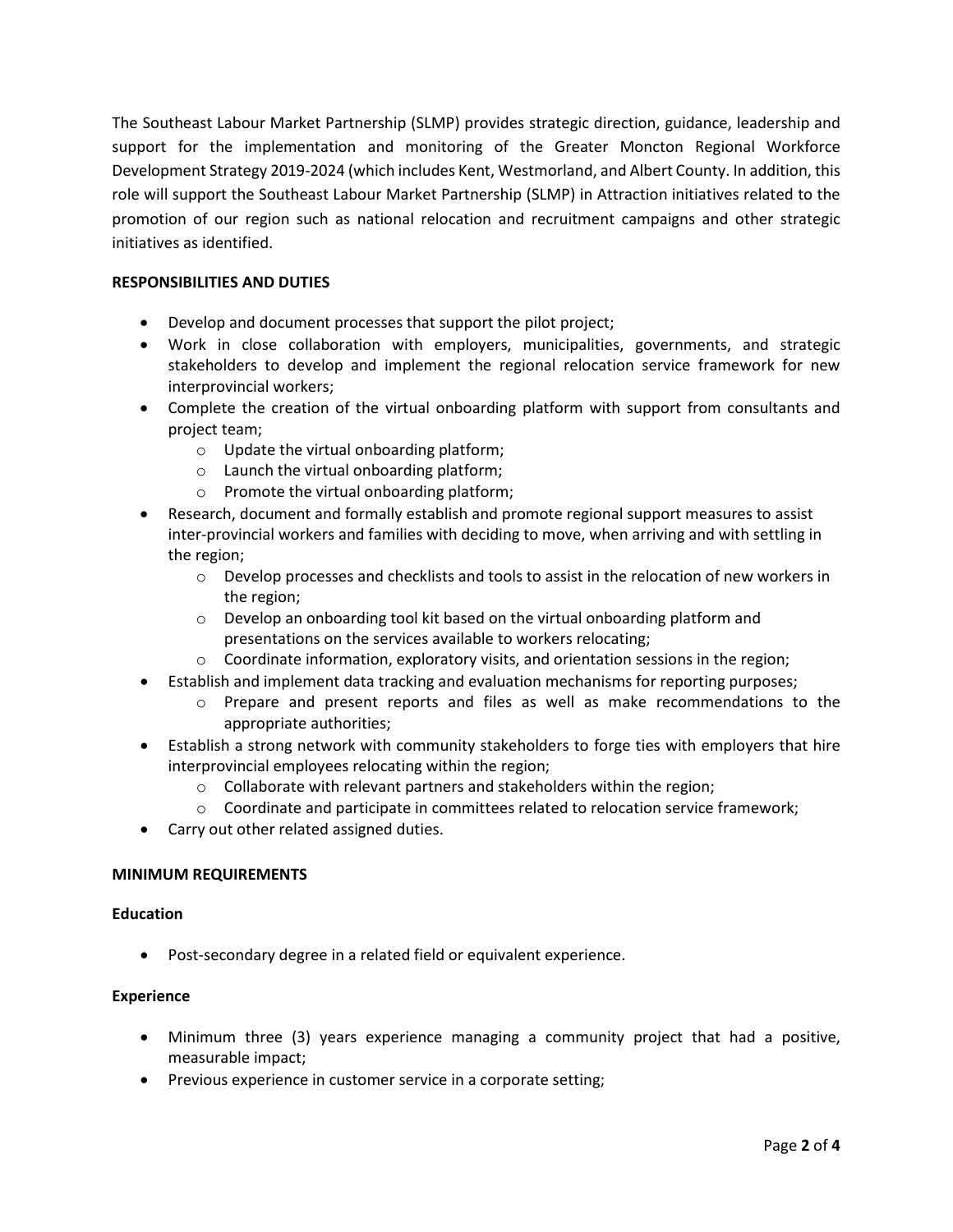- Experience in community leadership and establishment using various communication and promotional mediums;
- Knowledge of the state of the job market situation, education and integration services for workers relocating in the region;
- Knowledge of the economic development eco-system and stakeholders;
- Cross cultural awareness and sensitivity;
- Experience in establishing partnerships ad coordinating projects;
- Experience in Customer Service is essential;
- Experience in managing working groups and committees.

#### **Knowledge**

- Proficiency in spoken and written **French and English**;
- Proficiency in Microsoft Office suite (Word, Excel, PowerPoint, and Outlook);
- Knowledge of digital communication and marketing tools;
- Excellent knowledge of the Web and the main social media platforms;
- Knowledge of Southeast Region communities and resources.

#### **Competencies**

- An innate sense of customer service quality and interpersonal relations;
- Good communication and interpersonal relationship skills;
- High level of professional integrity and confidentiality;
- Very good ability to develop and maintain collaborative relationships;
- Good work habits, keen organizational skills, and attention to detail;
- Ability to determine the priority of tasks, meet deadlines and organize the work schedule accordingly;
- Ability to organize and lead local and regional meetings, which includes establishing and following agendas, preparing minutes, and implementing the resulting recommendations as part of a work plan;
- Meticulousness and precision in recordkeeping;
- Ability to work on multiple files at once in a fast-paced and dynamic environment;
- Ability to handle delicate issues very effectively and discreetly;
- Professionalism and good judgment;
- Creative and innovative and takes initiative;
- Responsible, reliable, and resourceful;
- Capacity to manage many complex files at the same time;
- Capacity to adapt to constant changes;
- Being able to work independently and have a sense of initiative.